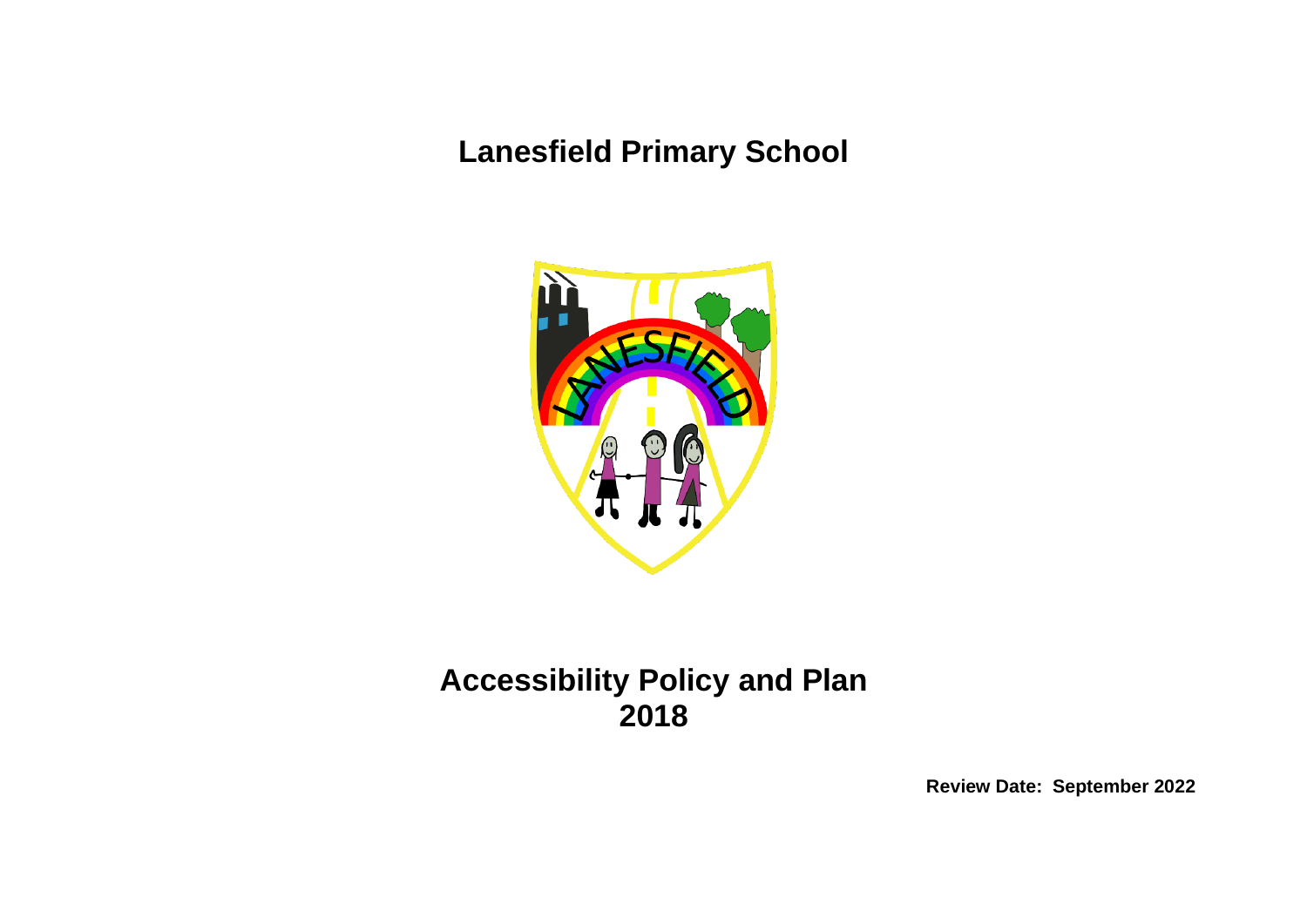*This Accessibility Plan is drawn up in compliance with current legislation and requirements as specified in Schedule 10, relating to Disability, of the Equality Act 2010. School Governors are accountable for ensuring the implementation, review and reporting of progress of the Accessibility Plan over a prescribed period.*

The Equality Act 2010 replaced all existing equality legislation, including the Disability Discrimination Act. The effect of the law is the same as in the past, meaning that "schools cannot unlawfully discriminate against pupils because of sex, race, disability, religion or belief and sexual orientation".

According to the Equality Act 2010 a person has a disability if:

(a) He or she has a physical or mental impairment, and

(b) The impairment has a substantial and long-term adverse effect on his or her ability to carry out normal day-to-day activities.

The Accessibility Plan is structured to complement and support the school's Equality Objectives, and will similarly be published on the school website. We understand that the Local Authority will monitor the school's activity under the Equality Act 2010 (and in particular Schedule 10 regarding Accessibility) and will advise upon the compliance with that duty.

1. We are committed to providing an accessible environment which values and includes all pupils, staff, parents and visitors regardless of their education, physical, sensory, social, spiritual, emotional and cultural needs. We are committed to challenging negative attitudes about disability and accessibility and to developing a culture of awareness, tolerance and inclusion.

2. Lanesfield Primary School plans, over time, to ensure the accessibility of provision for all pupils, staff and visitors to the school.

3. An Accessibility Plan will be drawn up to cover a three year period. The plan will be updated annually.

4. The Accessibility Plan will contain relevant actions to:

Improve access to the **physical environment** of the school, adding specialist facilities as necessary. This covers reasonable adjustments to the physical environment of the school and physical aids to access education.

Increase access to the **curriculum** for pupils with a disability, expanding and making reasonable adjustments to the curriculum as necessary to ensure that pupils with a disability are as, equally, prepared for life as are the able-bodied pupils; (If a school fails to do this they are in breach of the DDA). This covers teaching and learning and the wider curriculum of the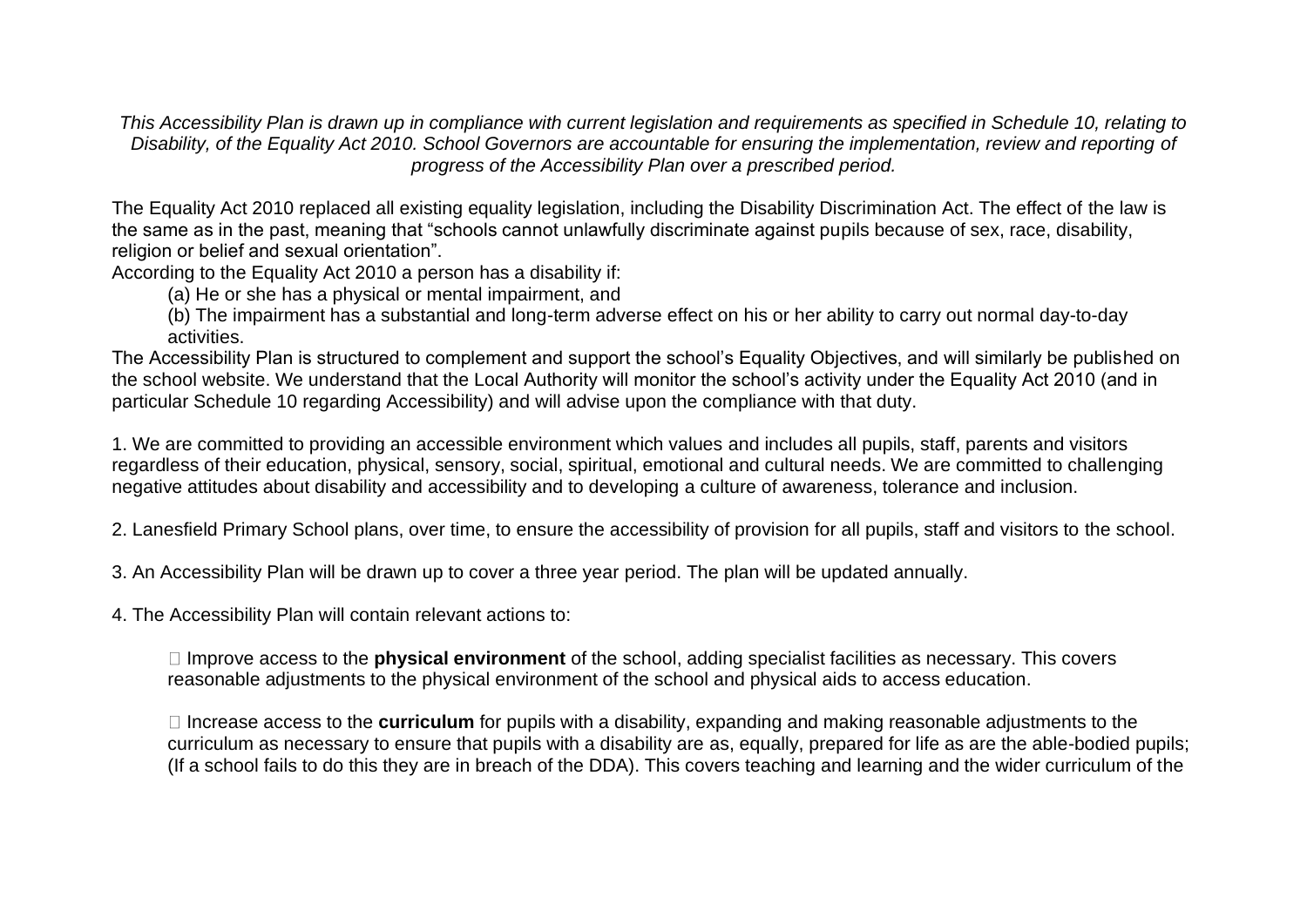school such as participation in after-school clubs, leisure and cultural activities or school visits. It also covers the provision of specialist **aids and equipment**, which may assist these pupils in accessing the curriculum.

Improve and make reasonable adjustments to the delivery of **written information** to pupils, staff, parents and visitors with disabilities. Examples might include hand-outs, timetables, textbooks and information about the school and school events. The information should be made available in various preferred formats within a reasonable time frame.

5. The Action Plan for physical accessibility relates to the Access Audit of the School, which is undertaken regularly. It may not be feasible to undertake some of the works during the life of this first Accessibility Plan and therefore some items will roll forward into subsequent plans. The audit will need to be revisited prior to the end of each first three-year plan period in order to inform the development of the new Plan for the following period.

6. Information about our Accessibility Plan will be published in the policy made available on school website .

7. The Plan will be monitored through the FGP and the Site Committees of the Governors.

8. The Plan will be monitored by Ofsted as part of their inspection cycle.

9. We acknowledge that there is a need for on-going awareness raising and training for staff and governors in the matter of disability discrimination and the need to inform attitudes on this matter.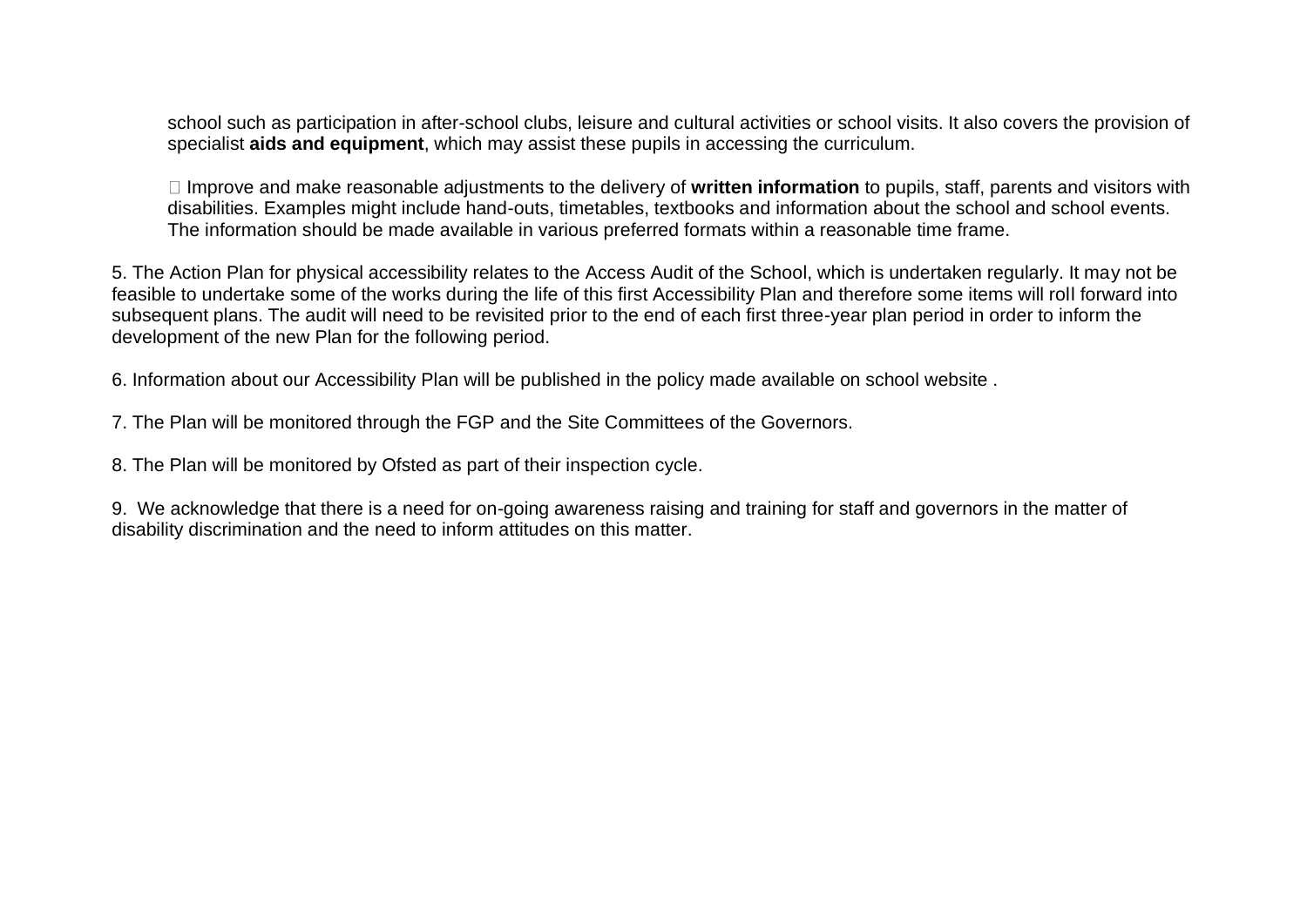| <b>Physical Access</b> - environment                                                                                                          |                                                                                                                                                                                                                      |      |  |  |  |
|-----------------------------------------------------------------------------------------------------------------------------------------------|----------------------------------------------------------------------------------------------------------------------------------------------------------------------------------------------------------------------|------|--|--|--|
| <b>Access Issue</b>                                                                                                                           | <b>Action</b>                                                                                                                                                                                                        |      |  |  |  |
| Paths around school are not<br>wide enough                                                                                                    | Plan to have the paths widen<br>Staged and linked to developing the access to all areas of school.<br>Explore most cost effective options.                                                                           |      |  |  |  |
| Access to hall from key<br>stage 2                                                                                                            | Investigate ramp access from and to Hall<br>Explore most cost effective options.                                                                                                                                     | 2022 |  |  |  |
| Accessible toilets from<br>playground.                                                                                                        | Issue with amount of toilets accessible from the playground and accessibility due<br>2020                                                                                                                            |      |  |  |  |
| Close walk way at the back<br>of school.                                                                                                      | Currently working with MP to arrange for the alley at the back of the school to be<br>closed.                                                                                                                        | 2020 |  |  |  |
| Explore back entrance                                                                                                                         | When alley closed open up back entrance so that parents who used alley can<br>entry straight onto school<br>Create a forest school walk way.                                                                         |      |  |  |  |
| Access to outside area for<br>foundation classes                                                                                              | Replan the EYFS playground area and enclose so freeflow can be extend to<br>both receptions classes.                                                                                                                 | 2021 |  |  |  |
| Create a sensory space<br>within school which<br>children with ASD or SEMH<br>can use to calm down                                            | Explore options within school to develop a sensory area for SEN pupils and time<br>out space.<br>Resources<br>$\bullet$<br>Staff training to support use.<br>Regular timetabled use of the room by identified pupils | 2022 |  |  |  |
|                                                                                                                                               | <b>Curriculum Access</b>                                                                                                                                                                                             |      |  |  |  |
| Continued training for<br>teachers and support staff<br>on different aspects of<br><b>SEND including</b><br>differentiation when<br>required. | SENDCO to complete staff audit<br>Create links and arrange where possible in-house training with link schools / Eve<br><b>Griffiths</b><br>Social stories training; sensory snacks - sensory circuits                | 2019 |  |  |  |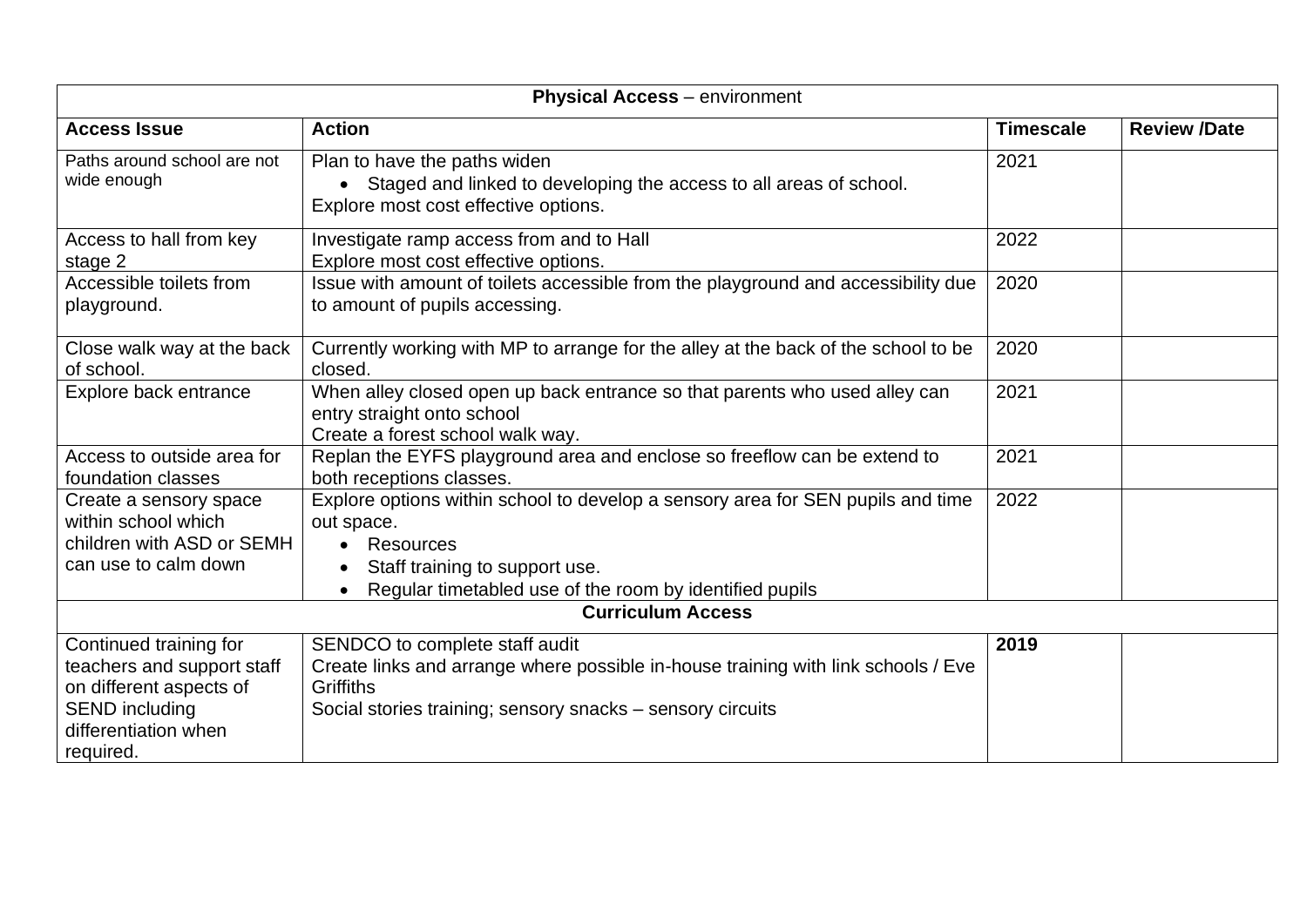| Improve the use of ICT to                         | Map out ICT provision across schools/ key stages.                                                                    | 2020 |  |
|---------------------------------------------------|----------------------------------------------------------------------------------------------------------------------|------|--|
| support pupils in lessons                         | Plan for rolling programme                                                                                           |      |  |
|                                                   |                                                                                                                      |      |  |
|                                                   | <b>Written Access</b>                                                                                                |      |  |
| Improve the written<br>information at Lanesfield. | Availability of written material in alternative formats when specifically requested.<br>Rage of different languages. | 2020 |  |
|                                                   | Work closely with the EAL team to identify available resources. - explore use of goggle translate                    |      |  |
| Offer different versions of<br>letters            | Ensure common letters are uploaded to the website in range of languages                                              | 2020 |  |
|                                                   |                                                                                                                      |      |  |
|                                                   |                                                                                                                      |      |  |

## **Appendix 1 – reviewed Plan 2018**

## **Lanesfield Primary School Accessibility Plan 2015-2018**

**Improving the Physical Access at Lanesfield School following Head teacher and caretaker audit.**

| <b>Access Issue</b>                                  | <b>Action</b>                                                                                                                                                                                                                                                           | <b>Timescale</b>        | <b>Cost</b> | Review 2018                                              |
|------------------------------------------------------|-------------------------------------------------------------------------------------------------------------------------------------------------------------------------------------------------------------------------------------------------------------------------|-------------------------|-------------|----------------------------------------------------------|
| Signage across<br>school:<br>• Outside<br>Inside     | Appropriate signs for visually-impaired.<br>Clear signage on each entrance to school identifying reception and how<br>to access during school hours.<br>Ensure areas within school are clearly labelled.<br>Physical transition indicators between main areas of school | By<br>September<br>2016 | £2000.00    | Completed -<br>exception of<br>available school<br>hours |
| Door access                                          | Portable ramps for areas with restricted access                                                                                                                                                                                                                         | By<br>September<br>2018 | £500.00     | Completed                                                |
| Uneven areas in<br>playgrounds and<br>around school. | Repaint/paint white lines to mark level transitions                                                                                                                                                                                                                     | By<br>September<br>2015 | £250.00     | Completed x 2                                            |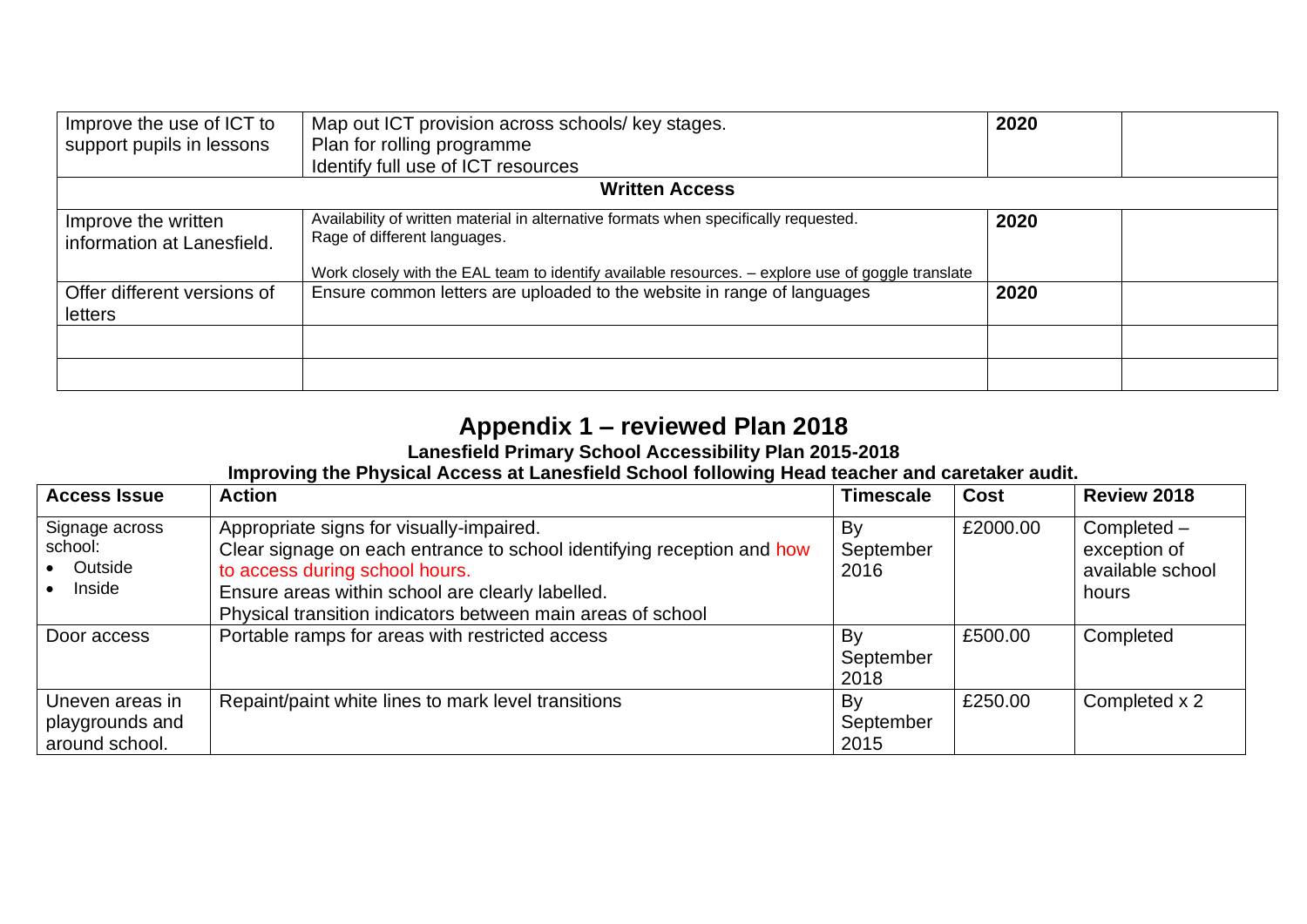| Door handles           | Ensure door handles contrast in colour to door and are easily turn able.<br>Replace broken door handles.                                                                                                                                                                                                         | By<br>September<br>2016 | £150.00  | Doors replaced<br>and push / pull<br>plates used for<br>ease access |
|------------------------|------------------------------------------------------------------------------------------------------------------------------------------------------------------------------------------------------------------------------------------------------------------------------------------------------------------|-------------------------|----------|---------------------------------------------------------------------|
| Nursery door<br>access | Repair / refurbish nursery door                                                                                                                                                                                                                                                                                  | By<br>September<br>2016 | £500.00  | Replaced - 2018                                                     |
| Lighting               | Repair and replace current lightning in corridor leading from reception, to<br>improve lighting and replacement burnt out light fittings.<br>Replace current reception lighting to approach lightning.<br>Access current outdoor lighting in Winter months and identify<br>opportunities for security lightning. | By<br>September<br>2016 | £1000.00 | Replaced 2017                                                       |
| <b>School Entrance</b> | Monitor keypad and entrance communicator to move accessible position.<br>- Discuss with Health and safety advisor.                                                                                                                                                                                               | By<br>September<br>2017 | £100.00  | Replaced – fob<br>access                                            |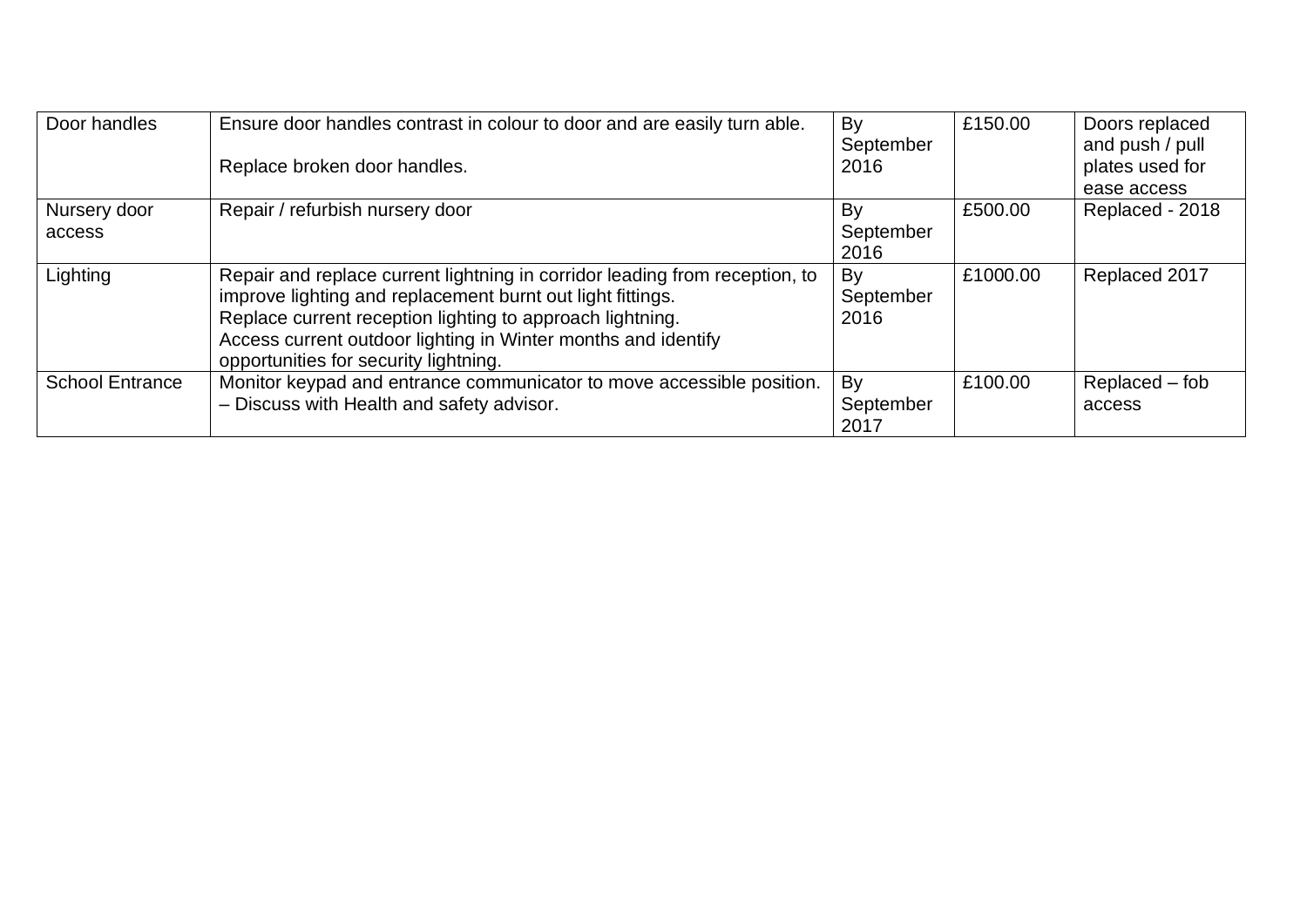| <b>Target</b>                                                                                                                       | <b>Action</b>                                                                                                                                                                                                                                                                                                               | <b>Outcome</b>                                                                                                                                                                                                   | <b>Responsibility</b>                                     | <b>Timeframe</b> | <b>Outcome</b>                                                                                                                                                                                                                                                            |
|-------------------------------------------------------------------------------------------------------------------------------------|-----------------------------------------------------------------------------------------------------------------------------------------------------------------------------------------------------------------------------------------------------------------------------------------------------------------------------|------------------------------------------------------------------------------------------------------------------------------------------------------------------------------------------------------------------|-----------------------------------------------------------|------------------|---------------------------------------------------------------------------------------------------------------------------------------------------------------------------------------------------------------------------------------------------------------------------|
| Audit of pupil needs<br>and staff training to<br>meet those needs.                                                                  | Review the specific needs for pupils<br>living with a disability, in terms of<br>basic daily living skills, relationships<br>and future aspirations.                                                                                                                                                                        | Teachers are aware of the<br>relevant issues and can ensure<br>that this group has equality of<br>access to life- preparation<br>learning. The use of other<br>professional partners has been<br>made available. | PT reporting to<br>ZR and<br>Governors                    | January 2016     | Increase in access to all<br>school activities for all<br>disabled pupils<br>Completed but valuable<br>to complete annually due<br>to staff changes.                                                                                                                      |
| All out-of-school<br>activities are planned to<br>ensure, where<br>reasonable, the<br>participation of the<br>whole range of pupils | Review all out-of-school provision to<br>ensure compliance with legislation                                                                                                                                                                                                                                                 | All out-of-school activities will be<br>conducted in an inclusive<br>environment with providers that<br>comply with all current and future<br>legislative requirements                                           | ZR reporting to<br>Governors                              | September 2016   | Increase in access to all<br>school activities for all<br>disabled pupils.<br>All pupils take part in<br>afterschool regardless of<br>disability 1:1 support<br>provided where<br>necessary.                                                                              |
| Classroom are<br>organised to promote<br>the partition of the<br>whole range of pupils                                              | Review and implement a preferred<br>layout of furniture and equipment to<br>support the learning process in<br>individual class base:<br>Visual timetables.<br>Book corner<br>Clear matching labels across<br>school<br>Additional boards<br>Reduced use of windows for<br>display<br>Windows frosted glass for<br>display. | Lessons start on time without the<br>need to make adjustments to<br>accommodate the needs of<br>individual pupils.<br>All pupils have the opportunity to<br>engage fully                                         | $ZR - Teaching$<br>teams<br>Eve Griffiths -<br>Penn Hall. | September 2016   | Open access to<br>curriculum for all pupils.<br>Pupils can take<br>responsibility for learning<br>Classroom becomes a<br>key learning resource and<br>reflects levels of<br>achievement.<br>Forms part of non-<br>negotiables outlined in<br>environment<br>requirements. |
| Training to raise<br>awareness of current<br>Disability issues and<br>increased levels of<br>responsibility for<br>schools.         | Provide training for governors, staff,<br>pupils and parents<br>Discuss perception of issues with staff<br>to determine the current status of<br>school                                                                                                                                                                     | Whole school community aware<br>of issues relating to Access                                                                                                                                                     | $ZR - SLT$ and<br>Governors.                              | September 2018   | Community will benefit by<br>a more inclusive school<br>and social environment<br>Needs to be revisited                                                                                                                                                                   |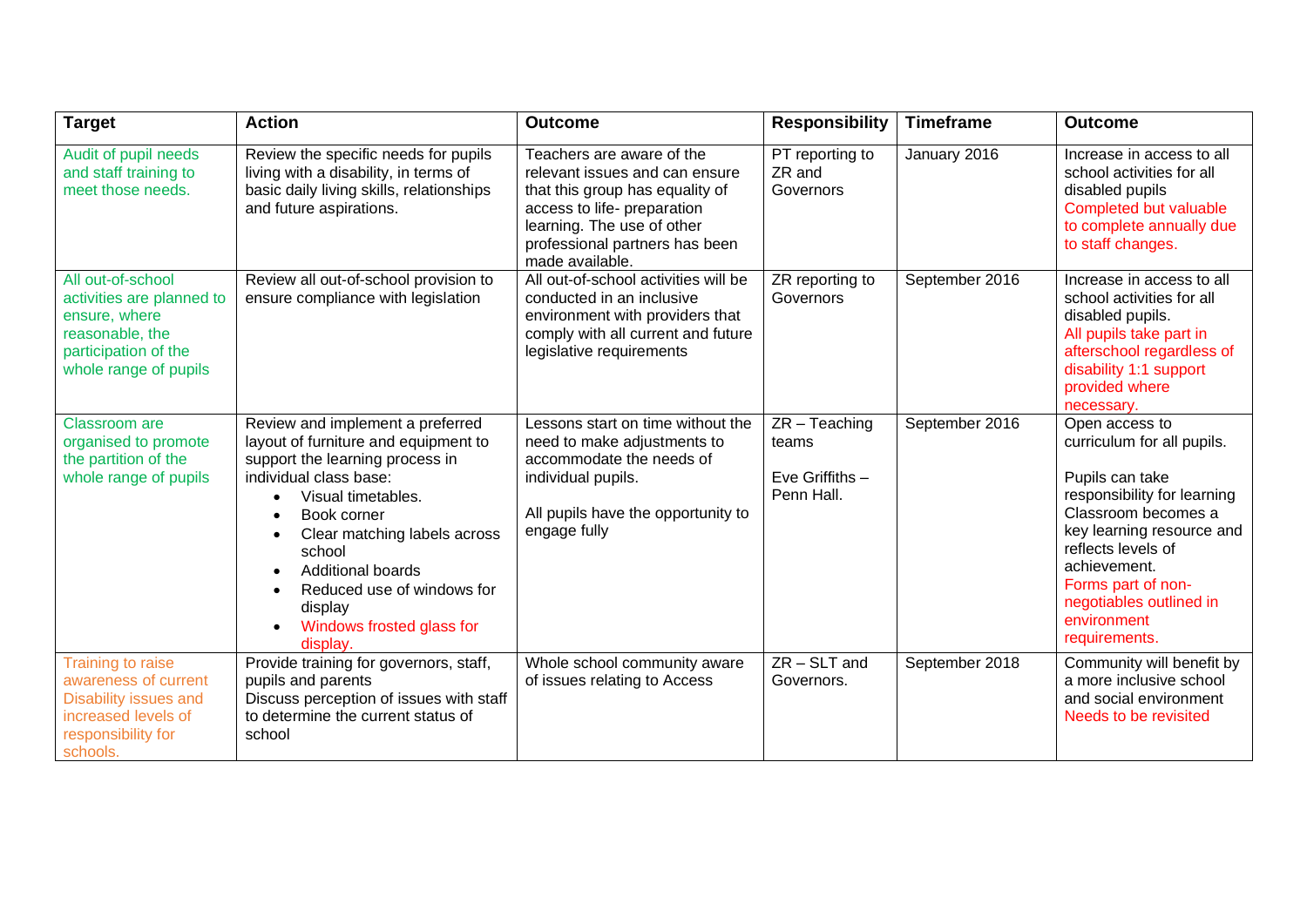| Improve the written | Availability of written material in   | The school will make itself aware |  | Delivery of information to  |
|---------------------|---------------------------------------|-----------------------------------|--|-----------------------------|
| information at      | alternative formats when specifically | of the services available for     |  | all pupils and parents will |
| Lanesfield.         | requested.                            | converting written information    |  | be improved.                |
|                     |                                       | into alternative formats.         |  | This has been developed     |
|                     | Work closely with the EAL team to     |                                   |  | still an area to develop    |
|                     | identify available resources.         |                                   |  | further.                    |